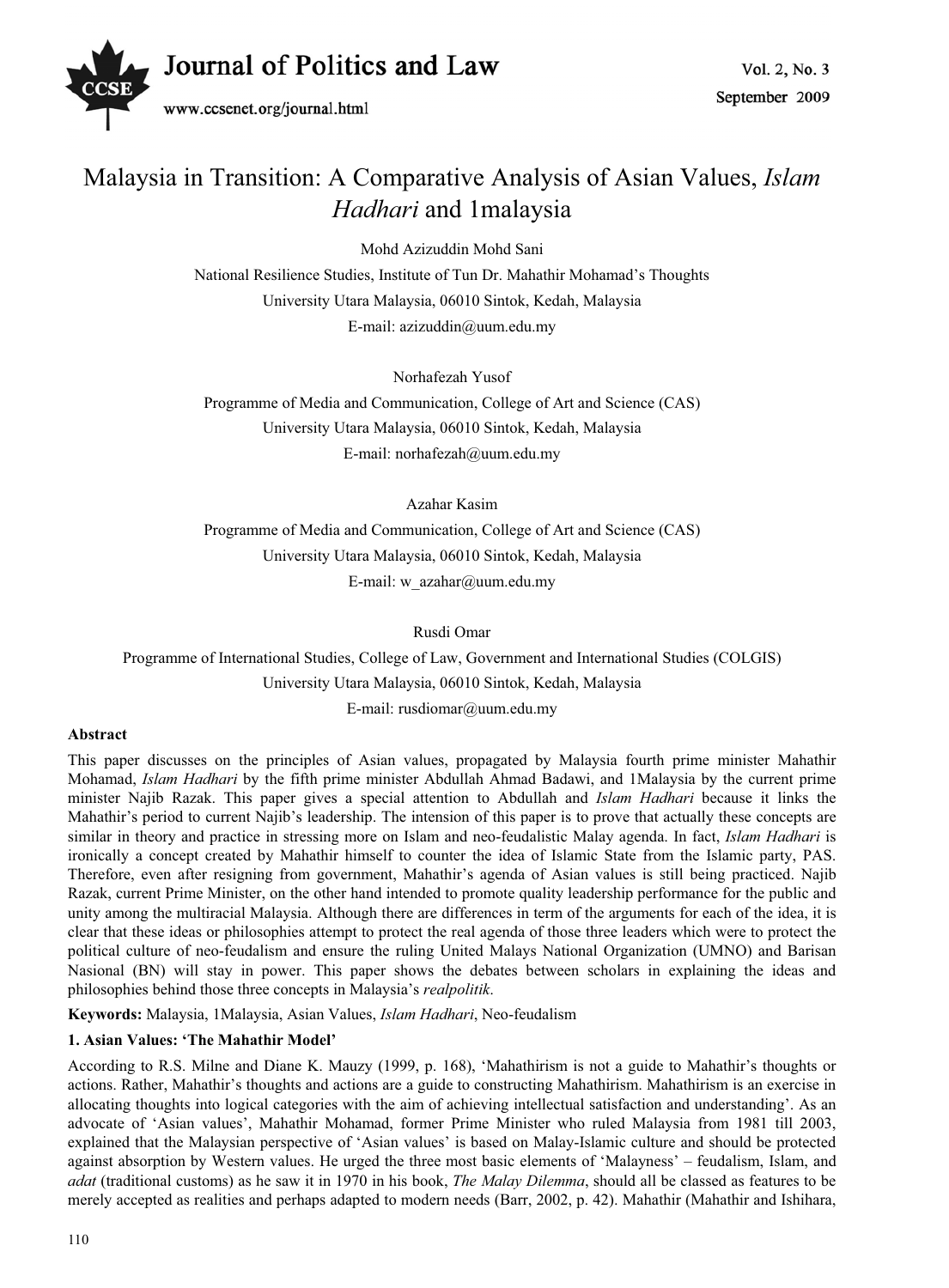1995, pp. 71-86) rejected universalism or the Western liberal notion of human rights which, he believed, can corrupt Malaysian culture and religious beliefs. Concerned about the influence of Western individualism, and the future of Asian values and traditions, Mahathir accepted the idea of cultural relativism and launched the 'Look East' policy in 1982 as a broader campaign against 'Western values'. Mahathir told the 1982 United Malays National Organisations (UMNO) General Assembly to 'Look East' to emulate the diligence found there and 'to rid ourselves of the Western values that we have absorbed' (Khoo, 1995, p.69).

Errol P. Mendes (1994, p. 3) labels the Malaysian version of Asian values as 'The Mahathir Model' to differentiate it from other types of Asian values such as Singaporean School that stresses on Confucianism and China Model that emphasises the combination of Chinese-Nationalist-Communist values. 'The Mahathir Model' is basically influenced by Malay-Islamic values. As Alan Dupont points out, Mahathir had the clarion call for Asian values:

…despite the fact that the Islamic ethos of his country differs markedly from the neo-Confucianism of Singapore and other Sino-centred states in East Asia. However, he (Mahathir) reconciles this apparent contradiction by subsuming Malaysia's distinctive national character in broader obeisance to Asian Values. (Dupont, 1996, p. 14)

This model of Asian values has also helped to support the government agenda. Stability and enforced social cohesion in a heterogenous society has become internalised as a fundamental core Asian values (Mendes, 1994). Asian leaders, such as Mahathir and Lee Kuan Yew of Singapore, also introduced the concept of Asian values in response to the global democratisation, booming economy and political stability of the 1990s, before the currency crisis of July 1997 had shocked Asian countries (Naisbitt, 1997, pp. 51-85; Inoguchi and Newman, 1997, pp. 1-2). The main elements of 'The Mahathir Model' are strong authority, prioritising the community over the individual, and a strong family based society. The distinctive feature of 'the Mahathir Model' is that it draws upon the experience of the Western world in order to evaluate state and society in the light of modernity. It main critique both of a universalist-liberal democratic model of politics and individual rights as reflecting Western hegemony is based upon empirical and cultural grounds. Mahathirism or 'the Mahathir Model' is clearly a reaction to the debate between two main theories of human rights, universalism and cultural relativism, and it could also be expanded into these three arguments: anti-western imperialism, strong government and protecting community.

#### **2. Abdullah'S** *Islam Hadhari*

Mahathir Mohamad's successor, Abdullah Ahmad Badawi, introduced a concept or a list of values called '*Islam Hadhari*' which, I believe, is not a new concept to replace Asian values propagated by Mahathir. Instead it is a new twist or expansion to the Asian values thesis where there are strong inputs on Islam and the Malay agenda. Abdullah has also never announced that he did not follow the concept of Asian values. Abdullah articulated his ideas of *Islam Hadhari* in his speech entitled '*Islam Hadhari* and the Malay Agenda' at the UMNO General Assembly on 23 September 2004 in Kuala Lumpur. He argued that *Islam Hadhari* is an approach of 'progressive' or 'civilisation' Islam that emphasises on development, consistent with the tenets of Islam, and is focused on enhancing the quality of life. It aims to achieve these through the mastery of knowledge and the development of the individual and the nation (Abdullah, 2006, p. 3). In addition, through the implementation of a dynamic economic, trading and financial system, it aims to achieve an integrated and balanced development that creates a knowledgeable and pious people who hold fast to noble value and are honest, trustworthy and prepared to take on global challenge. It also ensures that the government upholds the practice of good

Abdullah (2006, p. 3) also explains that *Islam Hadhari* is not a new religion, a new teaching nor a new *mazhab* (denomination). It is an effort to bring the *ummah* (the worldwide community comprising all adherent of the Muslim faith) back to the basics of Islam, back to the fundamentals as prescribed in the *Quran* and the *hadith* which form the foundations for an Islamic civilisation. Therefore, *Islam Hadhari* aims to achieve 10 main principles:

- 1) Faith and piety in Allah;
- 2) A just and trustworthy government;
- 3) A free and independent people;
- 4) A vigorous pursuit and mastery of knowledge;
- 5) A balanced and comprehensive economic development;
- 6) A good quality of life for the people;
- 7) The protection of the rights of minority groups and women;
- 8) Cultural and moral integrity;
- 9) The safeguarding of natural resources and the environment; and
- 10) Strong defence capabilities.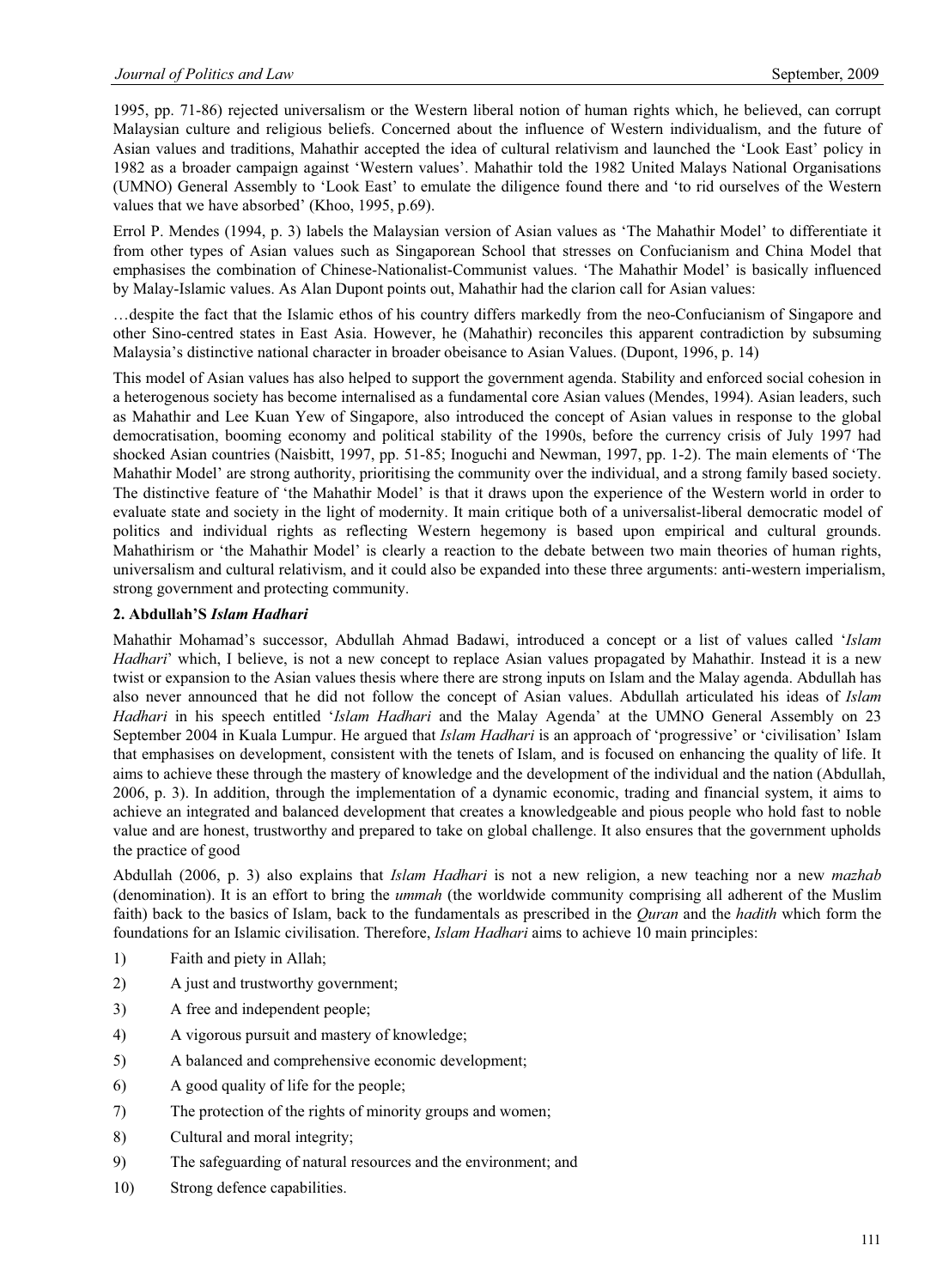In Parliamentary session on 27 August 2007, the prime minister reiterated that Malaysia was a Muslim country and governed according to Islamic principles. He said that Malaysia firmly believed in the principles of Parliamentary democracy guided by the country's highest law, namely the Federal Constitution (Bernama, 2007). Abdullah argued that the *Islam Hadhari* approach did not mean that Malaysia was a theocratic country. He explained that:

The government that I lead is a government based on the principles of Parliamentary democracy and is answerable to Parliament. At the same time, the Cabinet comprises ministers who profess Islam, Buddhism, Hinduism, Christianity and others respectively, who reach consensus based on discussions and come out with the national development policies….I also dismiss the argument that it contravenes the social contract negotiated by our past leaders. We must remember that the Federal Constitution was successfully drafted on the basis of compromise and cooperation demonstrated by the three major races in the country when fighting for independence. (Bernama, 2007, p. 1)

The prime minister said that this approach in administration has been practised by the Malaysian government for over 50 years, and the unique formula had been tested and its effectiveness had been proven. The adoption of Islamic principles in the country's administration did not in any way change the social contract or the constitution (Bernama, 2007).

*Islam Hadhari* is also looked as a general framework for the development of the Muslim *ummah* away from the violent trend of *jihad*, extremism, and militaristic Islamic groups especially from the most famous of which are al-Qaeda and Jumaah Islamiah. Malaysia had the experience with Islamic militant movements such as the al-Maunah and Kumpulan Mujahidin (Militan) Malaysia (KMM) attempt at *jihad* in 2002 and 2003. Abdullah openly criticised and disavowed the violent streak in the Islamic jihadist movement (Zainal, 2006, p. 180). Besides, *Islam Hadhari* is in intention to erase Islamophobia among the non-Muslim especially in Malaysia. Therefore, Abdullah encourages dialogue between Muslim and non-Muslim in order to wipe out the stereotype of non-Muslim about violence in Muslim community.

Regarding democracy and free speech, Abdullah (2006, p. 114) believes that *Islam Hadhari* is entirely consistent with democracy, because *Islam Hadhari* is all about living peacefully and respecting each other in the society. *Islam Hadhari* encourages consensus building (*musyawarah*) as an approach to solving problems, and accepts the consultative process (*shura*) as the best way of dealing with various societal issues. Abdullah also urges people of goodwill, NGOs, and institutions of higher learning can all play a part to promote critical dialogue between the non-Muslim world and the Muslim world. While it is necessary on their part to find common ground with people of other faiths, Muslims must also open up the discourse within their own faith, a more open and diverse Islamic discourse. The observance of the canon of accountability in Islam was often matched by respect for the people's views. Morally upright Caliphs accommodated opinions that were different from theirs. In fact, there is a *hadith* that even eulogises differences of opinion within the *ummah* as a sign of divine blessing. It explains why at different points in Muslim history, there were healthy discussions and debates about religious and political matters among scholars and segments of the populace (Abdullah, 2006, p. 39).

# **3. Critics to** *Islam Hadhari*

There are many criticisms to the concept of *Islam Hadhari*. First, there is obvious that despite the idealistic argument of *Islam Hadhari*, it was definitely a politically astute strategy that succeeded in Islamising UMNO with the result of nullifying the attraction of 'PAS Islam', especially among the Malay peasants and new professionals. Abdullah made it a key point to assert the civilising function of religion in his formulation of a strategy to face the challenge of the 'Islamic state' by PAS. According to Terence Chong (2006, p. 38), *Islam Hadhari* was a cause celebre in the run up to the March 2004 general election. The prime minister won by a landslide and *Islam Hadhari* was proclaimed a triumph by the onlooking media.

Historically, argued Zainal Keling (2006, p. 180), *Islam Hadhari* was first proposed in 2001, before Abdullah became prime minister, by several Islamic thinkers within UMNO who grappled with the loss of 22 seats, the defeat of senior UMNO figures, and PAS's win of a state government (Terengganu) in the 1999 general election. A special information unit was formed within the Ministry of Information to combat the growing violent messages of Islam by various factions in society and messages against UMNO by members of PAS. Islamic programmes were launched to search for the most appropriate strategy and to reduce the effect of the messages. By 2002, Abdullah, as the then deputy prime minister, began to speak of *Islam Hadhari* as a general concept for Islamic development, in line with the thoughts of several renown world Islamic thinkers such as Yusuf Qardawi, Muhammad Amarah and Syeikh Mohamad al-Ghazali. (Note 1)

Second, Chong (2006, pp. 38-39) argues that *Islam Hadhari*'s content continues to be heavy on rhetoric and light on meaning, even with the Minister of Religious Affairs Abdullah Md. Zin's offering of *'wasatiyah* or a balanced approach to life'. While the details of *Islam Hadhari* remain vague, it is also traced to the teaching of Islamic philosopher, Ibn Khaldun. Its notion of 'progressiveness' is drawn from the adaptive mindset and practices whereby 'nomadic societies moved in a law-like manner from their tribal and primitive origins to a progressive civilisation'. Given the importance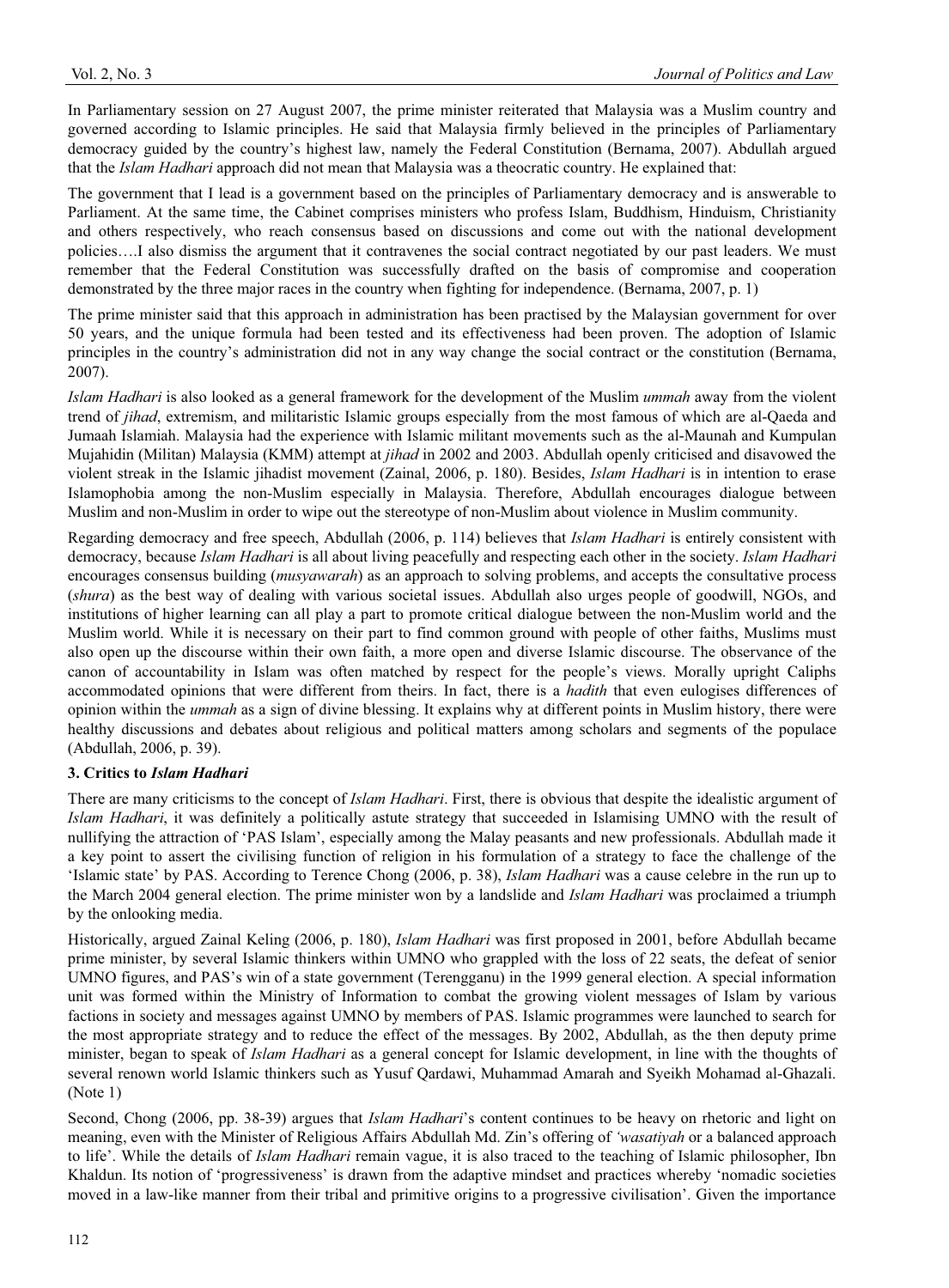that Ibn Khaldun places on laws, social order, and its enforcement, it is not surprising that the state finds *Islam Hadhari* attractive.

Clive Kessler (2008, p. 73) also argues that *Islam Hadhari* is woefully unexplained and unelaborated. It remains discursively underdeveloped and intellectually impoverished despite the great official investment in seminars, prime ministerial lectures worldwide, and ensuing books on the subject. Such an 'unpacking' of the term *Islam Hadhari* might provide the basis for, and so both unleash and give legitimacy to, a genuine modernist Islamic sensibility and politics. But this has not been attempted, not even this possibility has been officially glimpsed, in Malaysia (Kessler, 2008, p. 75). Instead of original creative thought in authentic, historically informed Islamic terms, all that is offered substantively is 'ten key values' of the utmost blandness, generality and unexceptional conventionality. All this talk about 'values' is the expression of a crippled, even defunct, sociology that is intellectually vacuous. It is circular, since it explains social reality in terms of supposedly determining values that are simply 'shorthand' summaries of the realities that they are invoked to explain. It is also politically impotent. As Malaysian experience shows, this approach cannot generate a new Islamic sensibility, an effective human agenda, an authentic and plausible politics, certainly not one to rival the Islamist dynamism of PAS. *Islam Hadhari* remains a failed challenge and a lost opportunity – if not a still-born child then an intellectual orphan. Yet it is only in such a genuinely civilisational understanding of Islam and by recognising the full implications of what *Islam Hadhari* might imply that the political impetus may be found to counter the ambitions of the encircling authoritarian Islamists (Kessler, 2008, pp. 75-76).

Furthermore, Mohamed Nawab Mohamed Osman, Shahirah Mahmood and Joseph Chinyong Liow (2008, p. 15-16) and Kamila Ghazali (2006, p. 140) argue that on closer inspection to the concept of *Islam Hadhari*, it is little more than a repackaging of old ideas especially from Mahathir's '*Penerapan Nilai-nilai Islam*' (Inculcation of Islamic Values) and Anwar's '*Masyarakat Madani*' (Civil Society). (Note 2) It remains unclear how the abstract principles of *Islam Hadhari* have been, or indeed can be, operationalised. The inability of the Malaysian government under Abdullah to make this abstract concept speak to the everyday realities confronting the Malaysian people, particularly the non-Muslim minority, was made abundantly clear when *Islam Hadhari* was conspicuously absent in the government's explanation of how it would address a host of challenges such as the integrity of the judiciary, rising inflation, polarisation wrought by the deepening of Islamic conservatism and perceived encroachment on non-Muslim rights. In fact, by enunciating 'Belief in Allah' as its first principle, the concept of *Islam Hadhari* marks a discernible shift from the *Rukunegara*, which has as its first principle 'Belief in God'. In so doing, it has inadvertently contributed to the escalation of the Islamisation discourse and further heightened the reservation of non-Muslims. Ultimately, for non-Muslim, *Islam Hadhari* has proven to be less about Islam or civilisation than it has been about the all-too-familiar refrain of Malay primacy. While lip service is paid to the protection of the 'rights of minority groups' by the champions of *Islam Hadhari*, the baggage of race had undoubtedly weighed it down (Osman, Mahmood and Liow, 2008, p. 16). This is evident when Abdullah pronounced in his 2004 UMNO General Assembly speech:

*Islam Hadhari* is complete and comprehensive, with an emphasis on the development of the economy and civilisation, capable of building Malay competitiveness. The glorious heritage of the Islamic civilisation in all its aspects must be used as a reference in order to become the source of inspiration for the Malay race to prosper. (Abdullah, 2006, p. 3)

Not only academicians who felt that *Islam Hadhari* is not a proper concept, Malaysian *ulama* or Muslim scholars also reckon that although *Islam Hadhari* has principles and values which good for the society, many Malaysians still confuse and wrangle with the concept. For instance, Mohd Asri Zainul Abidin, *Mufti* (religious leader) of Malaysian state of Perlis, asserts that after four years the concept being introduced, the government is still working hard to explain and give understanding to the people about the ambiguous concept. Many questions why the government needs to introduce the new concept of *Islam Hadhari*, and some even think that this is a new sect created by UMNO. Mohd Asri, personally, agrees for the word 'Islam' in the concept is to be replaced to other words such as *'Pemikiran' Hadhari* (*Hadhari* Thought) or *'Gerakan' Hadhari* (*Hadhari* Movement). According to him, it is improper to use the word 'Islam' as label because the word could create misunderstanding to the people. He sees so far *Islam Hadhari* is just a brand with no product because people do not understand the contents of the concept. What people's want is not the concept of *Islam Hadhari*, argued Mohd Asri, instead they want a clean and transparent government from corruption and abuse of power, plus serving for the interests of the people (Yani, 2008, pp. 41-42).

Third, critics argue that *Islam Hadhari* was propagated to define the UMNO version of Islam. Anwar Ibrahim accused the government of appealing to puritanical Muslim sentiment to reinforce support ahead of the vote previously in the 11<sup>th</sup> general election and then in the 12<sup>th</sup> general election. Commentators in multiracial but Muslim majority Malaysia have sounded alarm over the growing 'Islamisation' of the country and the increasing polarisation of the three main ethnic communities. Anwar, speaking in the Institute of Southeast Asian Studies' Regional Outlook Forum on 8 January 2008, argued that Malaysia's problem is not radicalism but the issue of state-sponsored Muslim Puritanism which is more by racist sentiments than religious principles. Anwar said that 'for some reason it is the belief of the present administration in Kuala Lumpur that playing the puritanical card would be best bet for the UMNO-dominated ruling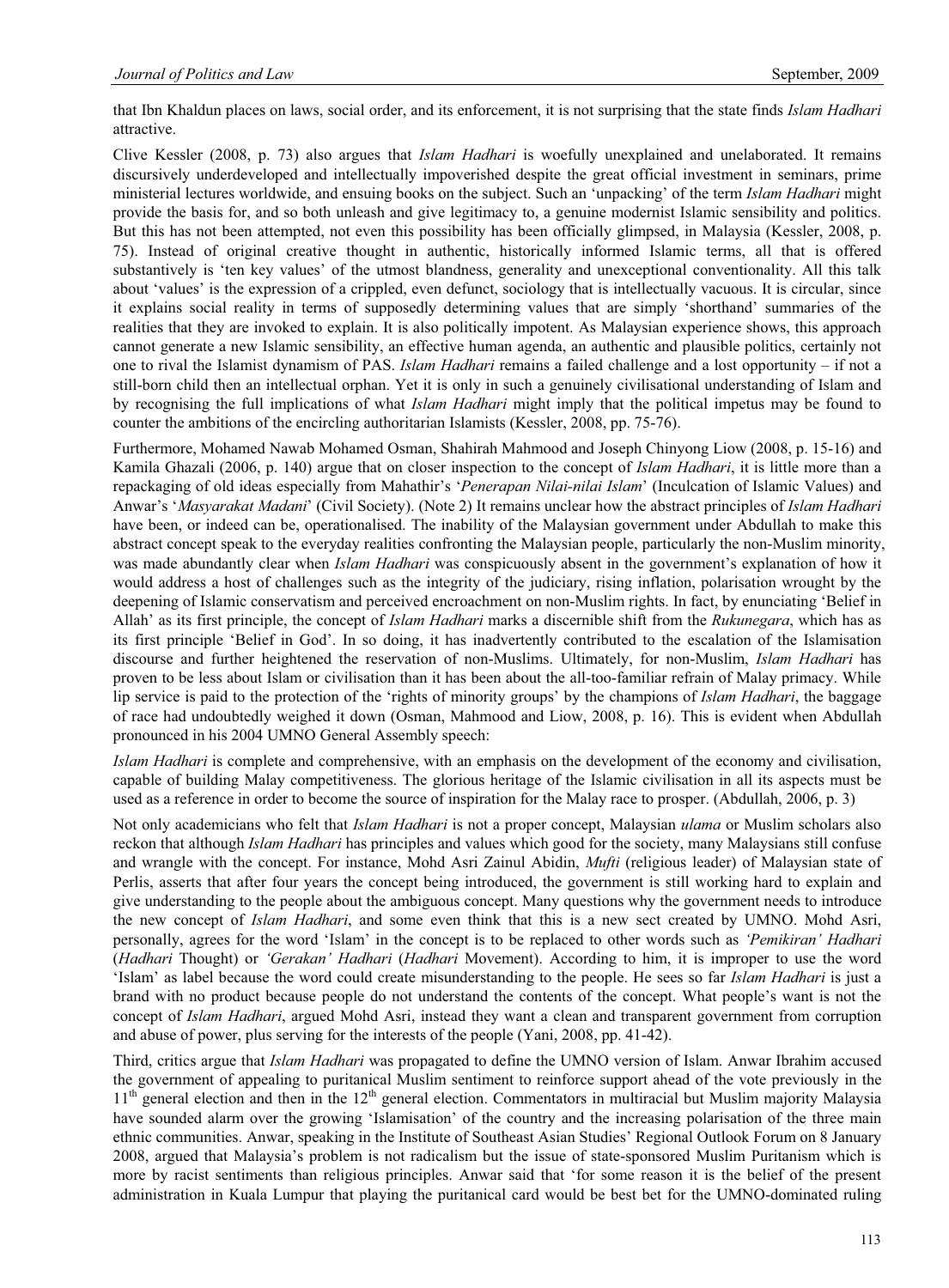coalition to secure electoral success in the coming (2008) election…By holding themselves out to be the staunchest defender of Islam, UMNO hope to garner greater support' (AFP, 2008, p. 1).

Meanwhile, PAS attacks the concept as *bi'dah*, revisionism of Islamic tenets and injunctions – and highlighted the failure of the concept to relate the foundation of Islam to the *shariah* law and its necessity in an Islamic state (Zainal, 2006, p. 181). PAS President Abdul Hadi Awang accused the prime minister of being 'inauthentic' (Chong, 2006, p. 39). A roadshow was undertaken among its members to spread the message that *Islam Hadhari* was *haram* (unlawful) under Islamic *shariah* law. It is a new Islam, departing from truth (Zainal, 2006, p. 181).

#### **4.** *Islam Hadhari* **and Asian Values: Are They Compatible?**

Regarding the issue of democracy, Abdullah explained very little about the compatibility between this issue with *Islam Hadhari*. Although, Abdullah suggested that *Islam Hadhari* will encourage critical debates especially in resolving the Muslim issues locally as well as globally, the implementation is remained to been seen after more than five years in office. Many laws pertaining to restrict human rights are still continued to exist and be applied. With many criticisms of the concept of *Islam Hadhari*, clearly it does not contribute credential to be a new idea in guiding the Malaysian politics, instead it tries to copy the agenda of 'Asian values' propagated by Mahathir. Abdullah also propagates the cultural factor by mentioning about how importance culture to Malaysian people especially for the Malays. For instance, Abdullah argues that in order for the Malays to reach greatness and progress in development and economy, they have to go back and embrace their traditional cultures and values by saying that:

The Malays have to be reminded to return to the noble values that are a part of their culture, a culture that has produced our strength and built our civilisation. Enrich the Malay race with knowledge so that Malays will become a wiser people. The Malays are an industrious people. The Malays know that comfort does not come easy, and that wealth must be earned. We are a people that realise how important it is to be vigilant to ensure our survival; we are aware of how important it is to be prepared to face any eventuality. But when there are Malays who are inclined towards adopting negative values, then the Malay race is in grave danger. Then we will have Malays who would sacrifice substance for style, Malays who will betray their own kind in the name of short-term gain. (Abdullah, 2006, p. 20)

Abdullah believes that the Malays, UMNO and Islam in this country cannot be separated where together the three elements form a distinct culture and identity.

With regard to Malaysian multiracial society, Abdullah stresses that the young Malaysian must be taught to believe in God, to be of good morally upright character, to uphold family values and to be confident and patriotic (Abdullah, 2006, p. 28). Abdullah, as well as Mahathir, prioritises national stability and economic rights than civil and political liberties. By referring to political opposition, he argues that:

We are a democratic country. We value the people's right to choose and elect government they want. There are no grounds for anyone or any group to act beyond this democratic process or outside the confines of the country's laws….Much of our agenda to develop our people and our nation lies before us. We will continue to work together with the people to bring further development. We will bring full force of the law against anyone or any group that tries to obstruct us from fulfilling this development agenda through violence and rioting. (Abdullah, 2006, p. 25)

Thus, people of many faiths live in peace and harmony with mutual respect ad tolerance towards each other. In achieving that, Abdullah maintains deliberate and sensible management of race relations through power sharing and managing economic growth and equitable distribution of wealth and benefits. Abdullah also wants to preserve the Barisan Nasional (BN, National Front) democratic style of consensus or consociational politics in decision-making process. According to Zainal (2006, pp. 186-187), BN is always very cautiously and principally using a consultative and circumspect bargaining method to reach a common decision. The prime minister would make the final decision on certain issues related to any particular ethnic groups after an open debate and information-sharing. Abdullah has revealed that:

All have the right to speak, even if the issue involves matters related to specific races or specific religions. In the BN style, we are confident that we can discuss all issues, even if they involved sensitive topics, in a wise manner and come to a consensus. The key to this is that we must engage in discussion in an attitude of moderation (New Sunday Times, 2004, p. 1)

Deputy Prime Minister, Najib Razak explains that 'We remain as one nation not because of the need to meet the constitutional requirements, but because we are able to reach political consensus under the BN' (New Straits Times, 2008, p. 4). The BN made decisions on the basis of mutual agreement, not majorities where the small parties had the same rights and voice as the big parties in the BN. The traditional BN-UMNO coalition has continued with the understanding that each and every political party in this coalition will represent the interest of their racial group within the government. Abdullah does not seem to have made any radical changes to the nature of the relationship or the process of decision-making. The enlargement in the number of Parliamentary seats and state legislative assemblies for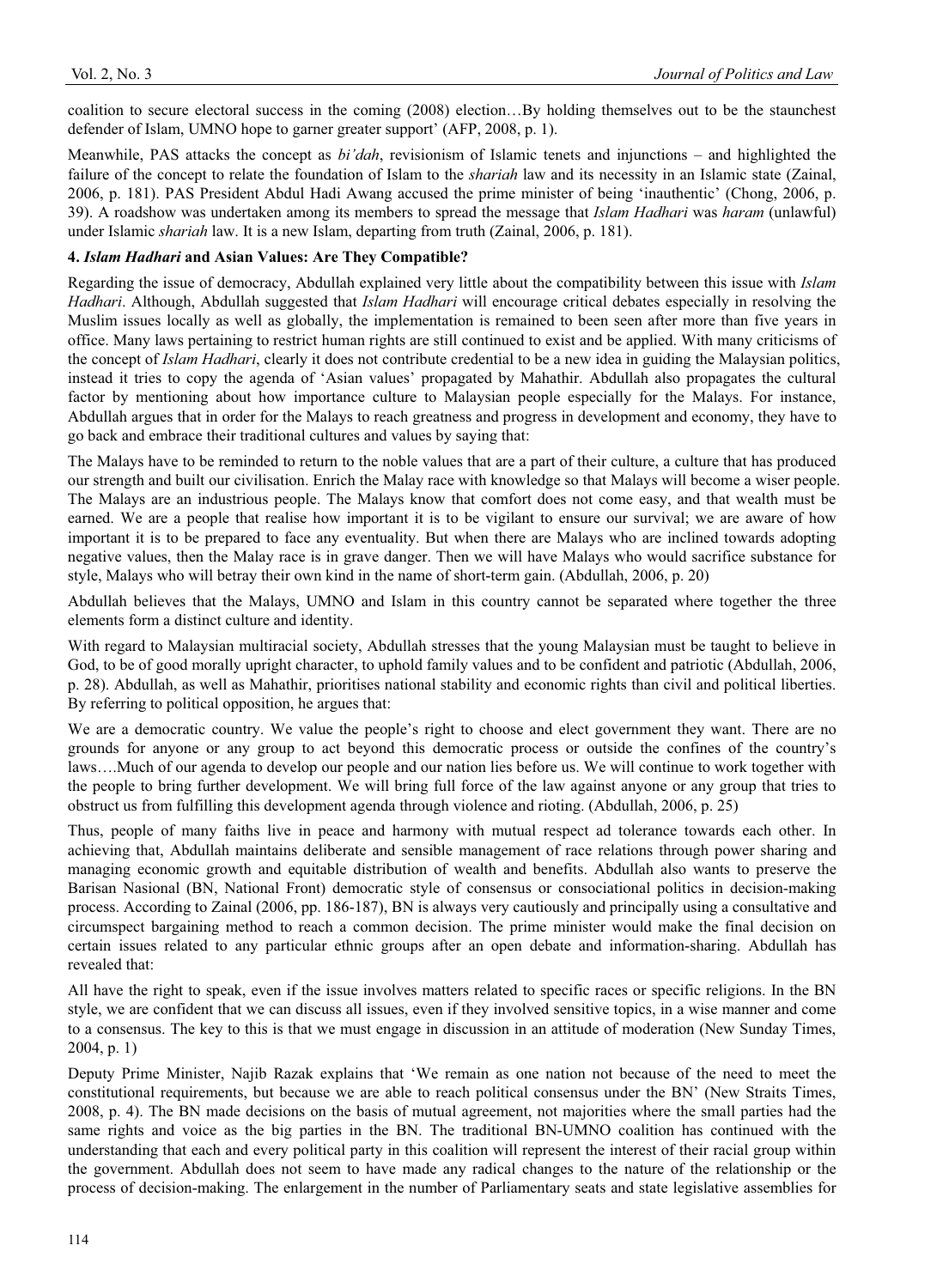the previous general election, including in the 2008 general election, have been allocated to all parties within the confines of the general principle and the outcome generally has been accepted by all concerned (Zainal, 2006, p. 187).

Moreover, like Mahathir, Abdullah (2006, p. 47) is also critical to the Western values of individualism and the West for not doing much in resolving the issues of terrorism and Israeli occupation of Palestinian land. He urges the West to learn about Muslim world because in his view Muslims see themselves as a collective *ummah*, notwithstanding the occasional disunity among Muslims countries. Unlike Western individualism, Muslims have a strong sense of fraternity as a community of believers. This means empathy because Muslims who are not affected by poverty or who have nothing to do with Palestine feel so strongly about the issue. Abdullah argues that this is why without addressing and identifying the root causes of terrorism the war against terror will not succeed. Islam and the Muslims continue to be portrayed as 'violent', 'extreme' and 'intolerant'. In the post-11 September 2001, Western world has perpetuated a negative Muslim stereotype, well-documented and now clear for all to see especially by the Western media. Malicious generalisations about Islam have become the last acceptable form of denigration of foreign culture in the West. To their credit, some Western leaders have repeatedly stressed that 'theirs is not a war against Islam'. But this appears trivial when popular sentiment is driven by a sensationalist seeking Western media that focuses almost exclusively on extremist discourse. Abdullah (2006, pp. 55-56) hopes that there is a willingness on the part of the West to demonstrate that their policies can change accordingly and try to rectify the erroneous stereotype of the Muslims portrayed by the Western media.

Finally, one of the important characteristics of Asian values is Malay's neo-feudalism. First, Abdullah leads the UMNO's struggles to uphold the concept of '*Ketuanan Melayu*' (Malay supremacy). This concept defends the right of Malays to rule the country which makes some the non-Malays especially in the opposition felt that they are second class citizens. Abdullah said that:

I understand the apprehension of the *Bumiputeras*. I strongly uphold the objectives behind the formation of UMNO. UMNO was formed to fight for the right of the Malays. I strongly uphold the nationalist agenda of the Malays. It is important that we think critically and develop strategies to face global challenges. UMNO must not allow the Malays to be defeatists; we must not allow the Malays to believe that they are fated to be weak in perpetuity. (Abdullah, 2006, p. 18)

During the UMNO general assembly in December 2006, there was a serious disconnect between Prime Minister Abdullah and members of his UMNO party. When opening the party's annual meeting, Abdullah urged his party members to tone down on the rhetoric of race and religion, two extremely sensitive issues in multiracial Malaysia. However, in successive speeches by delegates at the UMNO general assembly which, race and religion have featured prominently in shrill tones, stirring unease among locals and foreigners. Hasnoor Hussein, a delegate from Malacca, was among those who railed against critics of the special privileges accorded to Malays and Islam's place as the country's official religion. He said that 'UMNO is willing to risk lives and bathe in blood to defend the race and religion. Don't play with fire. If they messed with our rights, we will mess with theirs,' in his 15-minute address to UMNO members (Lopez, 2006, p. 1). The DAP, which had been a vocal opponent of the SA, filed a police report against UMNO, whose annual general assembly had been noted for its heated rhetoric (Lopez, 2006). After the assembly, in response to public unhappiness, especially Chinese, Indians and other non-Malays, with speakers who touched on racial and religious issues, Abdullah reminded everyone that race and religious issues are still very sensitive matters. Whether any of the statements were seditious would no doubt depend on what was actually said and the effect of those words (Singh, 2006).

Furthermore, Abdullah, in his speech at the 2007 UMNO General Assembly on 7 November 2007, defended his UMNO Youth Chief action of *keris*-waving in the 2006 General Assembly which was received criticisms and considered by many non-Malays as a racist act to them. Instead Abdullah blamed the critics as wish to inflame communal sentiments and sensationalise the words and acts of a few UMNO leaders and speakers. He argued that the act of unsheathing and kissing a *keris*, which was seen by some opposition leaders as an act for war (Lee, 2008), is part of Malay cultural heritage and the act has been twisted to spread fear among non-Malays in order to smear the image of UMNO (The Star Online, 2007). The photo of the *keris*-waving had been circulated to the non-Malays especially Chinese and Indians during the 2008 general election, and managed to upset the non-Malays to vote the opposition.

In overall, *Islam Hadhari* is partly compatible with Asian values. It has several elements of Asian values, but unlike Asian values, it is not properly constructed as a great concept and policy agenda for the country. Although it is rather weak as a proper concept, the agenda to protect the Malays and Islam have become its priority which needs to be accepted as reality by other races in Malaysia.

#### **5. New Leadership: Najib Razak with '1malaysia'**

Several decisions of current premier Najib Razak since he took office are clearly in line or give a clear indication that he accepts the process of genuine democracy to be practiced in Malaysia. Najib, who assumed office as the nation's sixth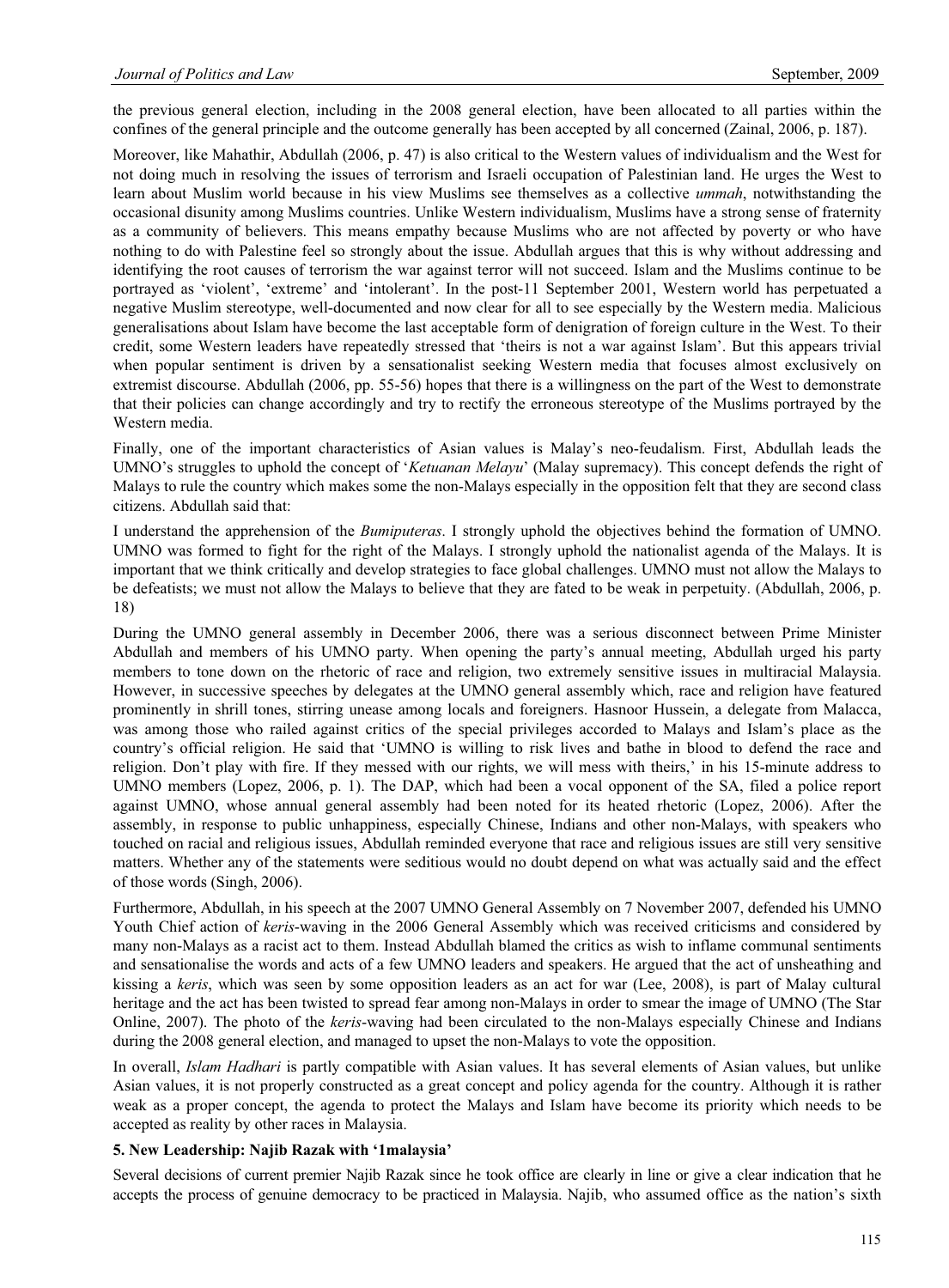Prime Minister on April 3, 2009, has urged the people to join him in his quest to revitalize the country through the concept of '1Malaysia.' His slogan is 'People First, Performance Now.' '1Malaysia,' the thrust of Najib's new administration, which hinges on mutual respect and trust among the various races, will be the guide in programs and policies as well as in his vision for the economy, politics and direction of the government. Acknowledging the importance for any government to have the trust and confidence of the people, Najib Razak urged the government to be truthful to the people (Bernama, 2009a). Therefore, Najib introduced the eight values of '1Malaysia'; a culture of excellence, perseverance, humility, acceptance, loyalty, meritocracy, education, and integrity (Bernama, 2009a). With the spirit of '1Malaysia,' Najib also introduced Key Performance Indicators (KPI) for his ministers. Minister in the Prime Minister's Department Koh Tsu Koon said that the KPI was aimed at monitoring the performance of ministers and deputy ministers and making improvements and not to haul them up. The KPI framework and guideline were being drafted based on the one used to evaluate the ministry secretary-generals and department director-generals. Public feedback and views on the quality of the civil service including media reports will be among factors to be used in evaluating KPIs for ministers and deputy ministers. Direct feedback received by ministries would also be taken into account and that dialogue sessions would be continued (Bernama, 2009b).

Realizing that efficient implementation is the key to the success of the stimulus package, in May 2009, Najib stressed on the necessity of coming up with a new economic model for the country, which breaks away from the Multimedia Super Corridor (MSC) initiative that only focused on Information and Communication Technology (ICT). Najib announced on 22 April 2009 that the immediate dismantling of a rule that required companies in 27 service sub-sectors to set aside 30 percent of their company for Malay investors. Later, he announced new measures to boost the country's financial services sector, allowing greater foreign stakes in investment banks and both Islamic and commercial insurers from 49 percent to 70 percent.

In an interview follows the unprecedented "First 100 Days" event held on 11 July 2009 in which the PM emphasised that his administration would focus on six national key result areas – crime prevention, combating corruption, providing greater access to quality and affordable education, improving the quality of life for the poor, improving rural infrastructure and upgrading public transportation in the medium term. Najib said that: "The success of the government and my administration depends on the KPI achievement. It is easier if we did not choose this path, as there won't be so much pressure. Now the pressure is on to perform…We have to set a high target, but not too high until it is unrealistic. If the target was too low, then the people would think the KPIs were meaningless" (The Malaysian Insider, 2009a, p. 1).

Barely a month into his new role, Najib's new government also released 13 people who were held without trial under the ISA. He also promises to review the law which labelled as draconian especially by the opposition because it has not only used to detain terrorists but it has proven to be used against the leaders of opposition parties. Due to several new measures imposed by Najib, supports in his administration seem increasing. Around the time of his appointment, Najib's popularity rating stood at just 41 percent, an embarrassing figure considering his predecessor Abdullah Ahmad Badawi enjoyed a figure of 46 percent despite being criticized as largely ineffective. In the latest Merdeka Center polls, Najib received 65 percent of approval rating from Malaysians answered positively to the question "How strongly are you satisfied or dissatisfied with the way Najib Razak is performing his job as the Prime Minister?" Among Malays and Indians, the figure is even higher at 74 per cent while it was 48 per cent among Chinese (Liew, 2009, pp. 1-3).

However, there are criticisms made especially by the opposition that the new concept set by Najib is too rhetorical and has no real policy agenda, except only for gaining supports and portraying new image of the government with the same old policy of repressive politics. The idea of '1Malaysia' is nothing more a brand with the same old product with the intention to prolong neo-feudalistic political culture and the BN and UMNO in power. For instance, Anwar Ibrahim has ripped into the Najib administration's '1Malaysia' concept, calling it cosmetic and nothing more than a bald-faced political move to try and win back support from non-Malays who deserted from supporting the ruling government since the  $12<sup>th</sup>$  general election in 2008. Other opposition politicians such as Lim Kit Siang (Zahiid, 2009) and Tunku Abdul Aziz (2009) and online news portals like The Malaysian Insider (2009b) have questioned the meaning and content of '1 Malaysia' but Anwar gutted the whole concept, pointing out that Najib's comments about unity and togetherness are only for public consumption. He argued that behind the scenes, the Biro Tatanegara (BTN), an agency under Prime Minister's Department, is still continuing its indoctrination programs for Malay civil servants and politicians, telling Malays to be wary of Chinese and Indians and continuously spreading the neo-feudalism. Anwar's attack on the '1Malaysia' concept also betrays a growing uneasiness among the opposition on BN's charm offensive to regain the support of non-Malay voters, the segment of voters who since the 2008 general election have become a reliable vote bank for the opposition Pakatan Rakyat (PR, People's Alliance). The new administration has also liberalized the financial services sector and attempted to solve the thorny issues of conversion of children to Islam when marriages breakdown. Nothing has been said about dismantling the New Economic Policy or spelling out how equality can be achieved among Malaysians with the main architecture of affirmative action is still in place and the Malay-centric civil service calling the shots at implementation stage. In his blog posting, http://www.anwaribrahimblog.com, Anwar noted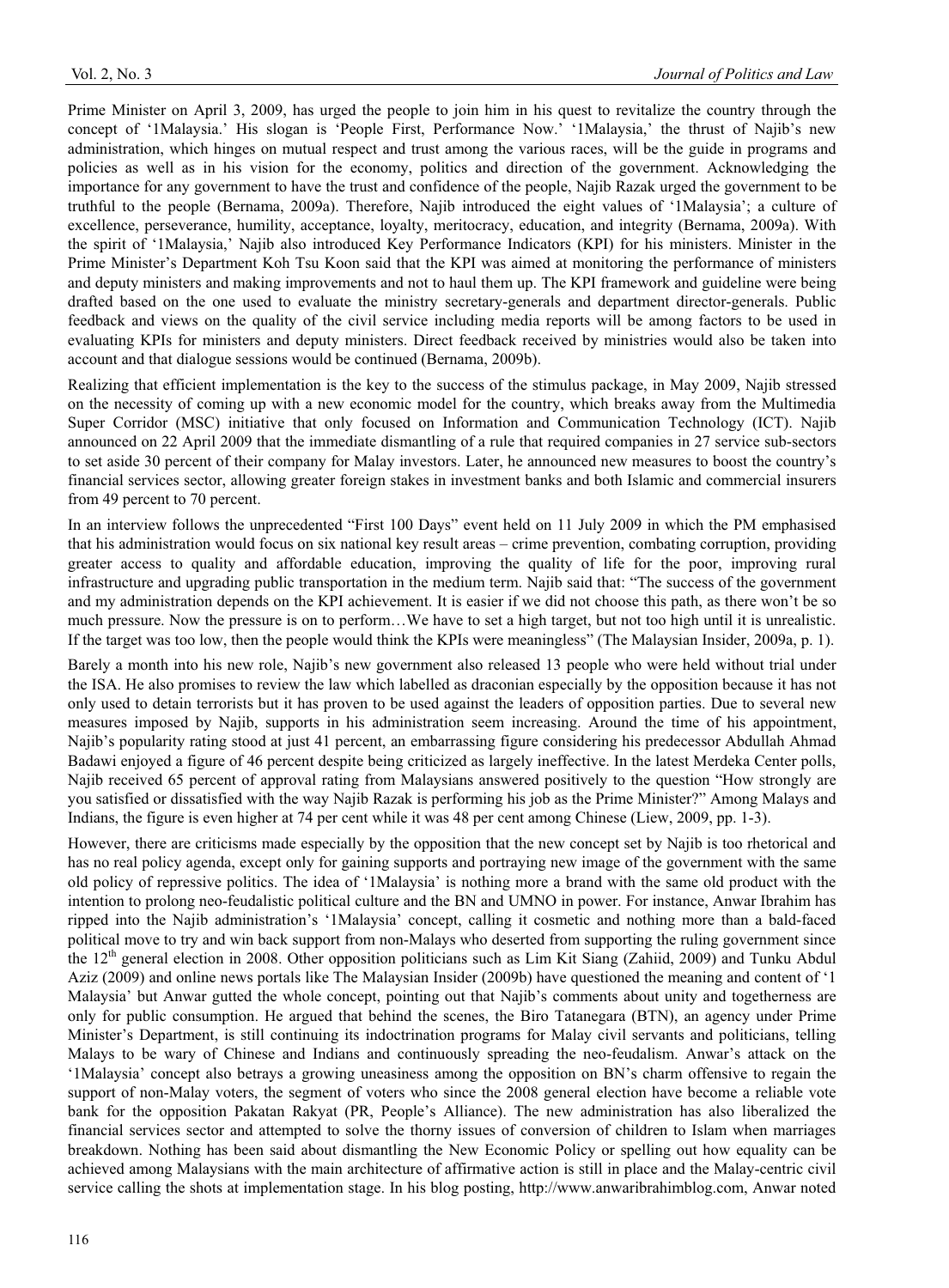that UMNO called PR as the tool of the Chinese and also hammered the DAP as a chauvinist party for its Malaysian Malaysia concept (The Malaysian Insider, 2009c).

#### **6. Conclusion**

In sum, there are similarities between the concepts of Asian values, *Islam Hadhari* and 1Malaysia even though they were propagated by different prime minister of Malaysia, Mahathir, Abdullah, and Najib respectively. Asia values more or less tried to promote and strengthen the Malay values which were based on Islam. *Islam Hadhari*, similarly, attempted to blend Islam with traditional Malay values. 1Malaysia, however, has some added values in trying to promote quality performance by the government and unity among Malaysians since the end of 2008 general election. Therefore, some elements of these concepts especially in promoting the Malay-Islam agenda, were not actually dissimilar. However, they can be considered as concepts that purposely utilised to maintain UMNO's agenda of neo-feudalism and ensured it to stay in power and protect Malay rights. Even some especially from the opposition claimed that these concepts were used to manipulate the Malay values, Islam and national unity in justifying agenda setting and rules by leaders, Mahathir, Abdullah and Najib. What is clear is that these concepts have given significant impacts toward Malaysia society. Thus, in order to understand Malaysian politics, these concepts are definitely relevant and must be explored in understanding the future of Malaysia as a country.

#### **References**

Abdullah A.B. (2006). *Islam Hadhari: A Model Approach for Development and Progress*. Petaling Jaya: MPH Publishing.

*Agence France-Presse* (AFP). (2008). 'Malaysian government playing Islamic card ahead of vote: Anwar'. 8 January. Available at: http://news.my.msn.com/regional/article.aspx?cp-documentid=1179732

Aziz, T.A. (2009). '1Malaysia: A Blurred Vision'. *Transparency for a Democratic Malaysia*. 2 May. Available at: http://tunku-aziz.org/2009/05/02/1-malaysia-a-blurred-vision/

Barr, M.D. (2002) *Cultural Politics and Asian Values: The Tepid War*. London: Routledge.

*Berita Nasional (BERNAMA)*. (2007). 'Abdullah chides Opposition for spinning out issues'. 27 August. Available at: http://www.bernama.com/bernama/v3/news.php?id=281491

*Berita Nasional (BERNAMA)*. (2009a). 'Be Truthful to the People, PM tells Leaders'. 7 May. 1. Available at: http://www.bernama.com.my/bernama/v5/newsindex.php?id=409363

*Berita Nasional (BERNAMA)*. (2009b). 'Public feedback will determine ministers' KPI'. 30 April. 1. Available at: http://www.bernama.com/bernama//v3/news\_lite.php?id=408105

Chong, T. (2006). 'The Emerging Politics of Islam Hadhari'. In Saw Swee-Hock and K. Kesavapany (eds.) *Malaysia: Recent Trends and Challenges*. Singapore: Institute of Southeast Asian Studies.

Dupont, A. (1996) 'Is there an 'Asian Way'?' *Survival* 38(2): 14-26.

Ghazali, K. (2006). 'The first keynote address of Abdullah Ahmad Badawi at the UMNO general assembly'. *Multilingua – Journal of Cross-Cultural and Interlanguage Communication*, 25(1): 129–142.

Inoguchi, T and Newman, E. (1997) 'Introduction: 'Asian Values' and Democracy in Asia', *'Asian Values' and Democracy in Asia*. 27 Mac. Shizouka: Shizuoka Prefectural Government. Available at: http: //www.unu.edu/hq/unupress/asian-values.html.

Kessler, C.S. (2008). 'Islam, the State and Desecularization: The Islamist Trajectory During the Badawi Years'. In Noraini Othman, M.C. Puthucheary, and C.S. Kessler (authors) *Sharing the Nation: Faith, Difference, Power and the State 50 years after Merdeka*. Petaling Jaya: Strategic Information and Research Development Centre.

Khoo B.T. (1995) *Paradoxes of Mahathirism: an intellectual biography of Mahathir Mohamad*, Kuala Lumpur: Oxford University Press.

Lee B.C. (2008). *Bagaimana Keris diganti dengan Merpati?* Kuala Lumpur: Oriengroup Sdn. Bhd.

Liew C. T. (2009). Najib's Plots. *The Malaysian Insider*. 13 July. Available at: http://themalaysianinsider.com/index.php/opinion/liew-chin-tong/32146-najibs-plots.

Lopez, L. (2006). 'Race rhetoric is part of Umno politics'. *The Straits Times*. 17 November. Available at: http://malaysia-today.net/blog2006/newsncom.php?itemid=792.

Mahathir M. and Ishihara, S. (1995) *The Voice of Asia: Two Leaders Discuss the Coming Century*, Tokyo: Kodansha International.

*Malaysiakini*. (2005). 'Keris-waving: Hishamuddin must apologise'. 1 September. Available at: http://www.malaysiakini.com/letters/39812.